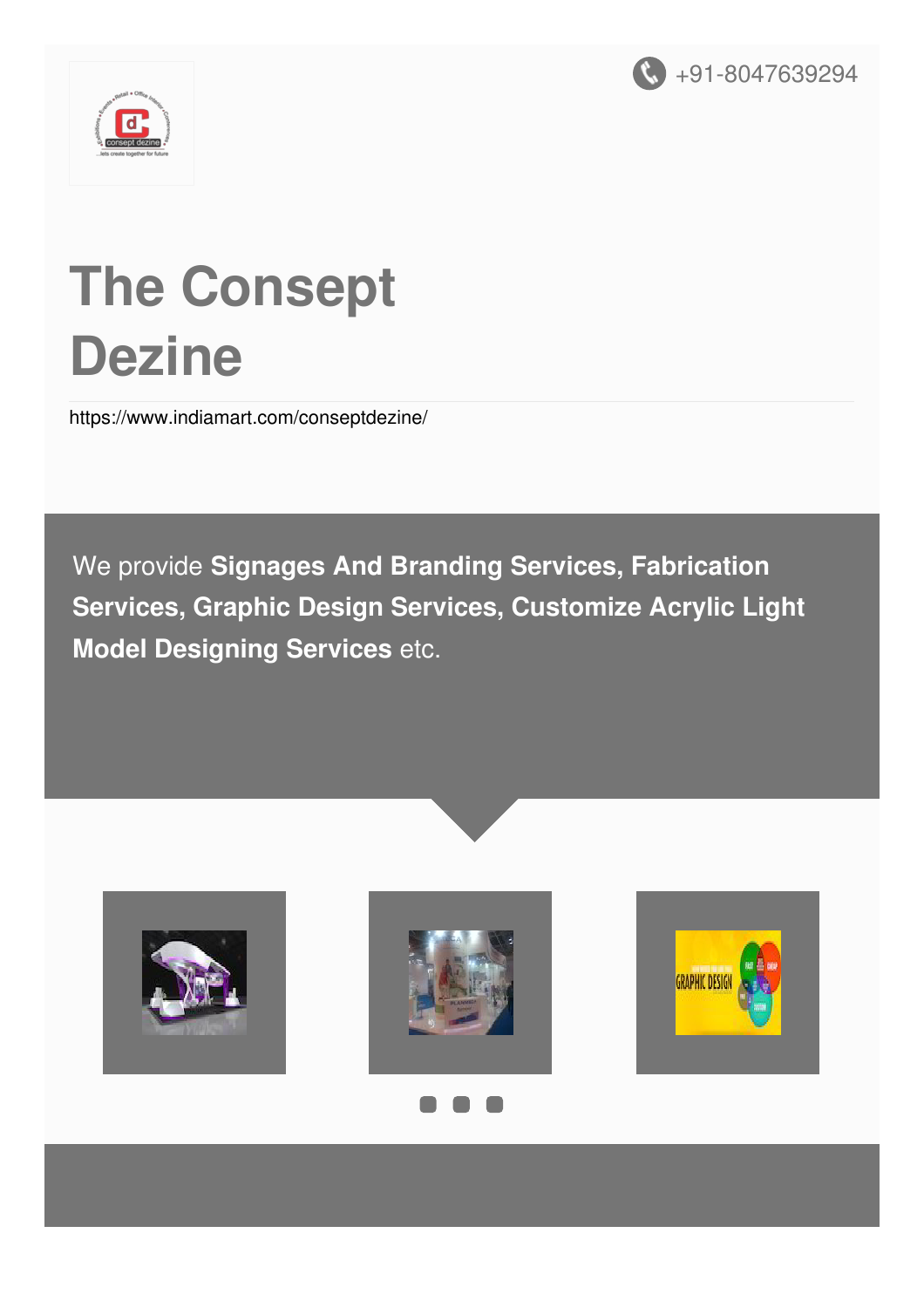### About Us

Established in the year **2014** we are a **Sole Proprietorship** firm located at **Ghaziabad (Uttar Pradesh, india),** we **"Consept Dezine"** are a well-known entity engaged in rendering highly reliable **Signages And Branding Services, Fabrication Services, Graphic Design Services,** etc. For rendering these services in hassle-free manner, we have deployed a highly experienced team of professionals. We offer complete solution from designing to build up structure. Our excellence is in the domains of exhibitions, retail designing, interiors and corporate gifts. We have a team of innovative managers and witty employees, who study, plan, execute & deliver an efficacious project. Consept Dezine has gone from strength-to-strength and the company is proud to be involved with some of the known companies and organizations nationally and internationally. We conceptualize and embody our ideas to lend you some unforgettable memories. Consept Dezine achieve your objectives in the given time frame, within the given budget with quality and in an impressive manner & that's what gives Consept Dezine an edge over other companies.

#### **For more information, please visit**

<https://www.indiamart.com/conseptdezine/about-us.html>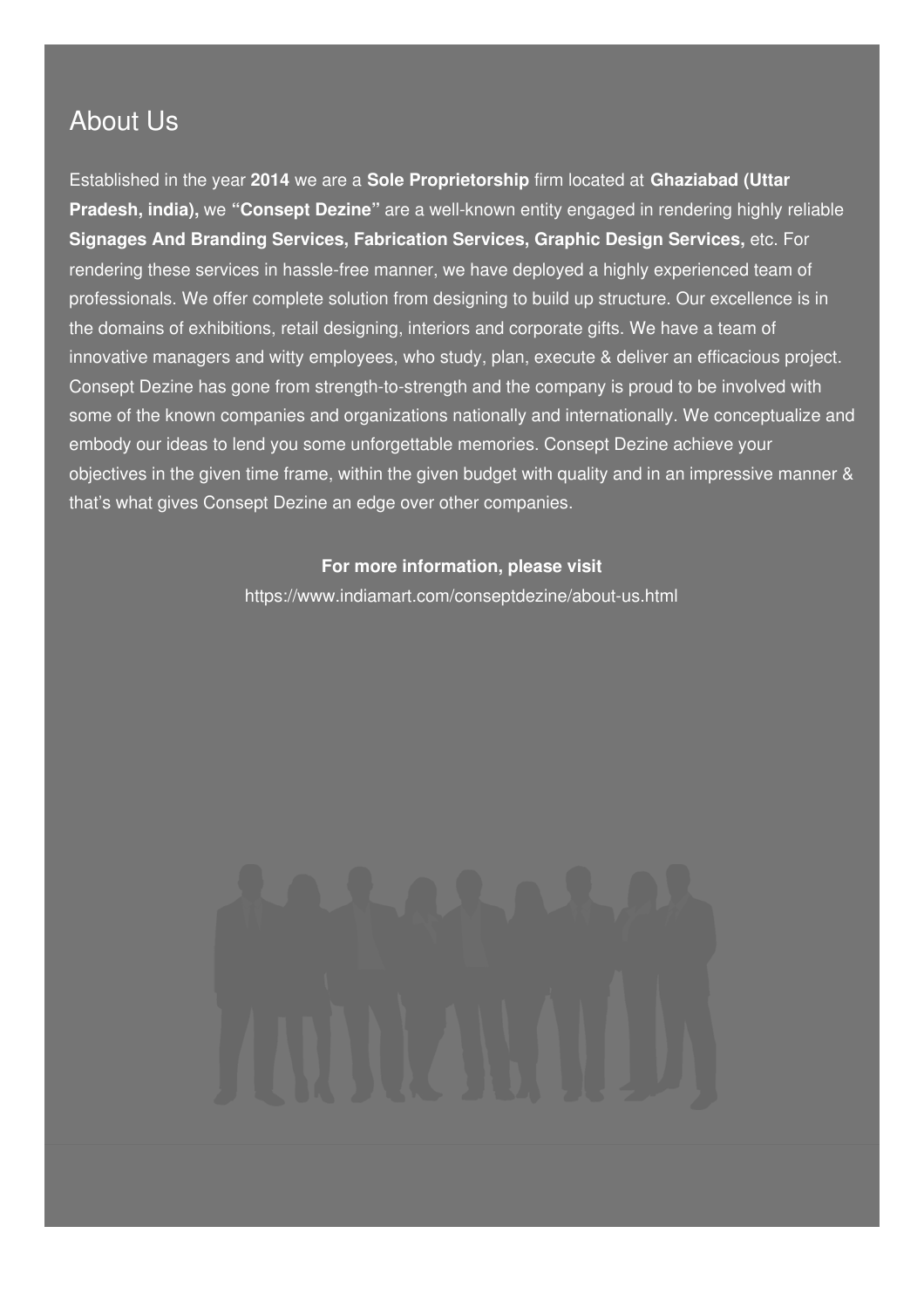#### **DESIGNING SERVICES**



**Exhibition Stall Designing** Services



**Retail Stall Designing Services** 



**Retail Stall Designing Services** 



**Retail Stall Designing Services**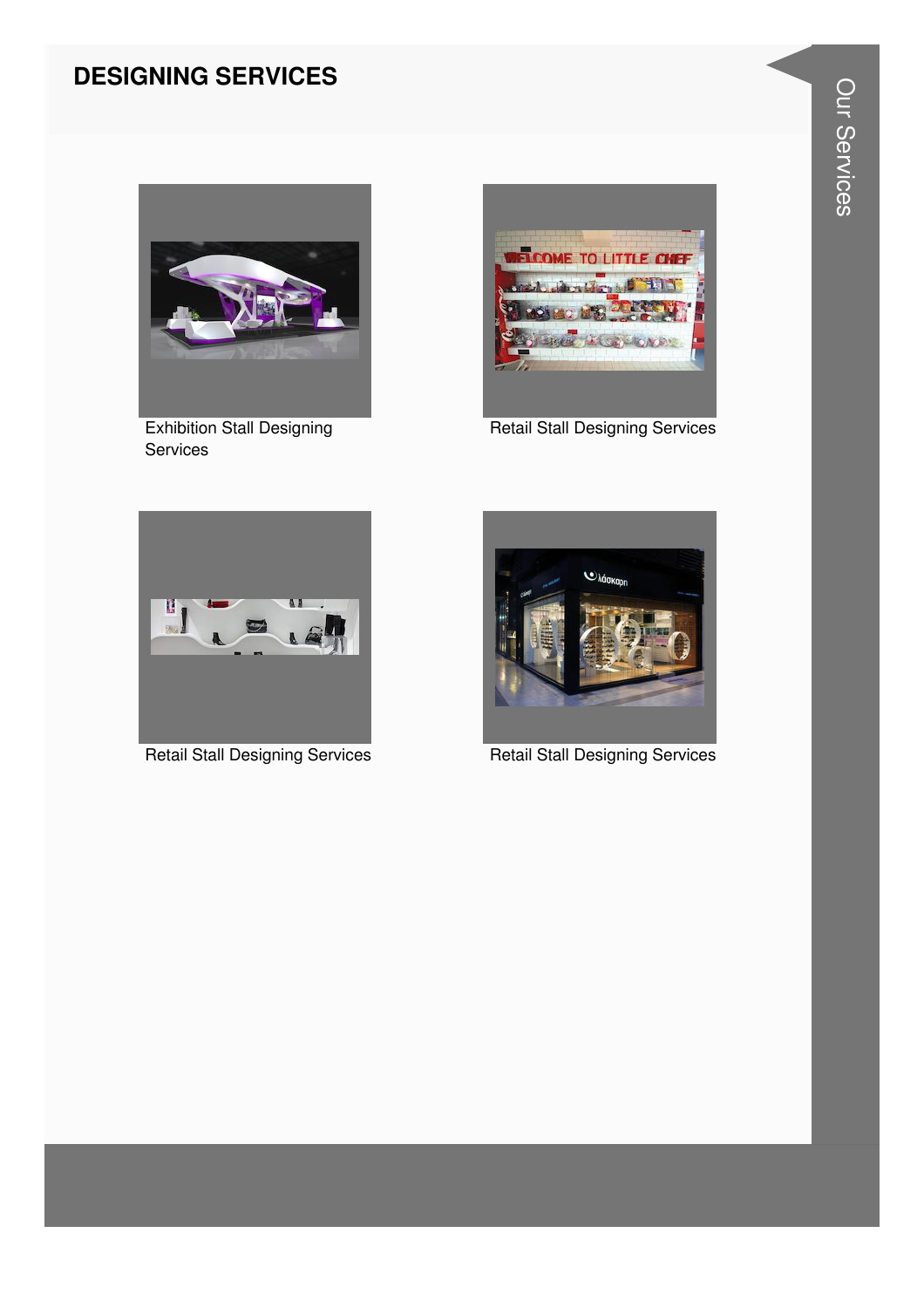#### **FABRICATION SERVICES**





Stall Fabrication Services **Exhibition Stall Fabrication** Services



Latest Exhibition Stall Fabrication Services



Exhibition Fabrication **Services**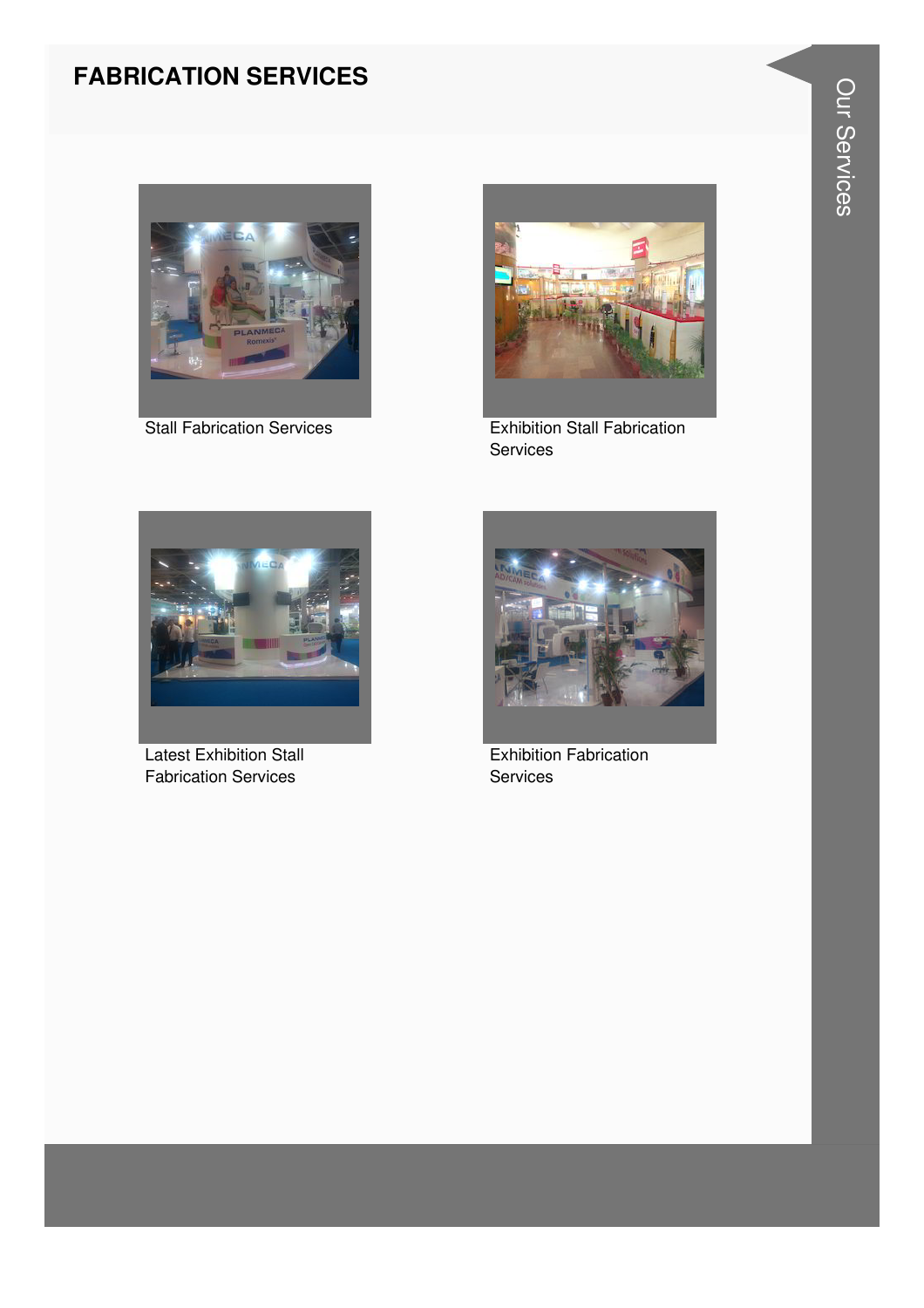#### **GRAPHIC DESIGNING SERVICES**





Graphic Design Services 3D Walk Animation Services



Perspective 3D View Designing Services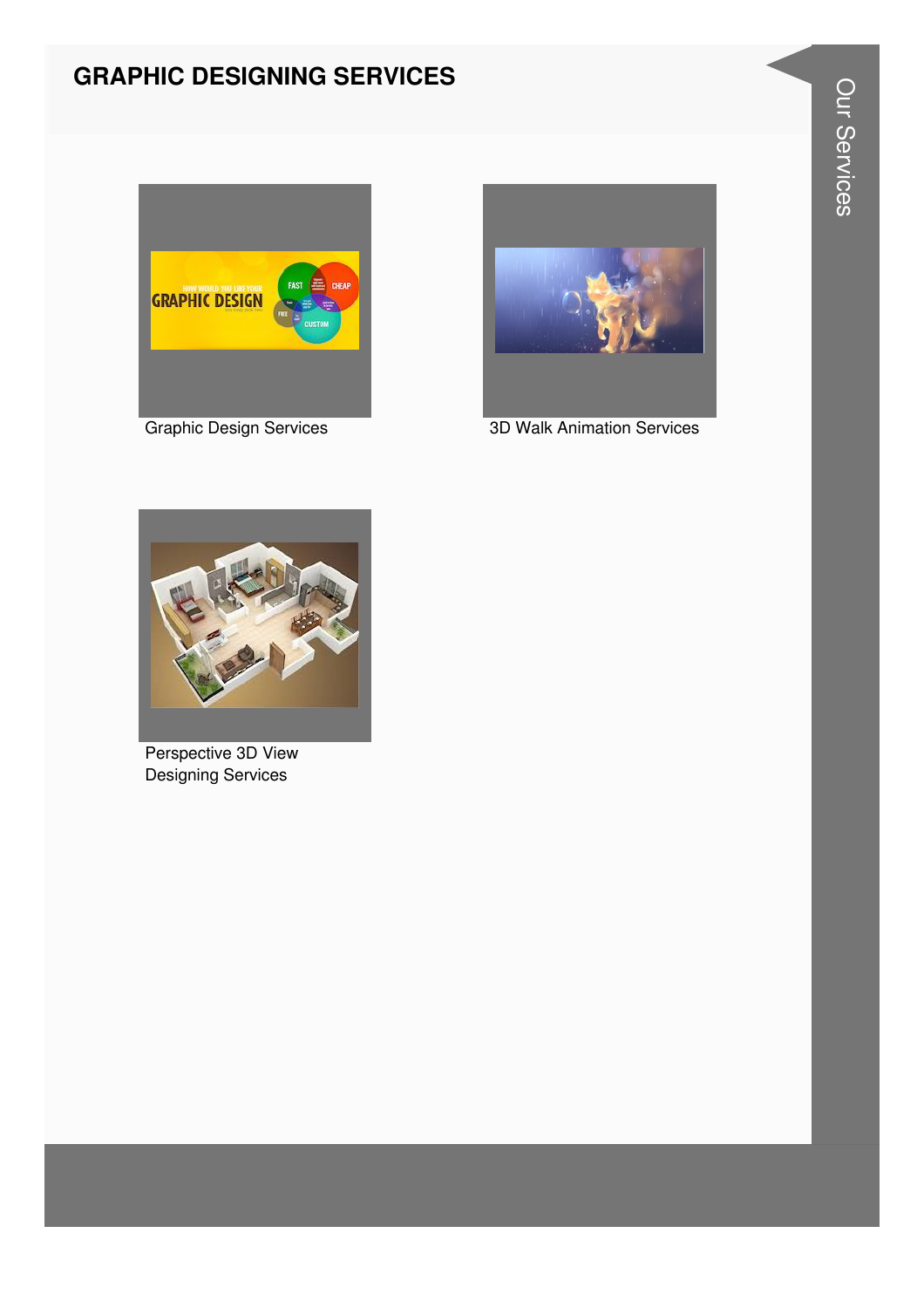#### **OTHER SERVICES:**



Pre Fabrication Structural **Designing Services** 



**Exhibition Fabrication** Services



**Event Decoration Services** 



Event Stage Fabrication Services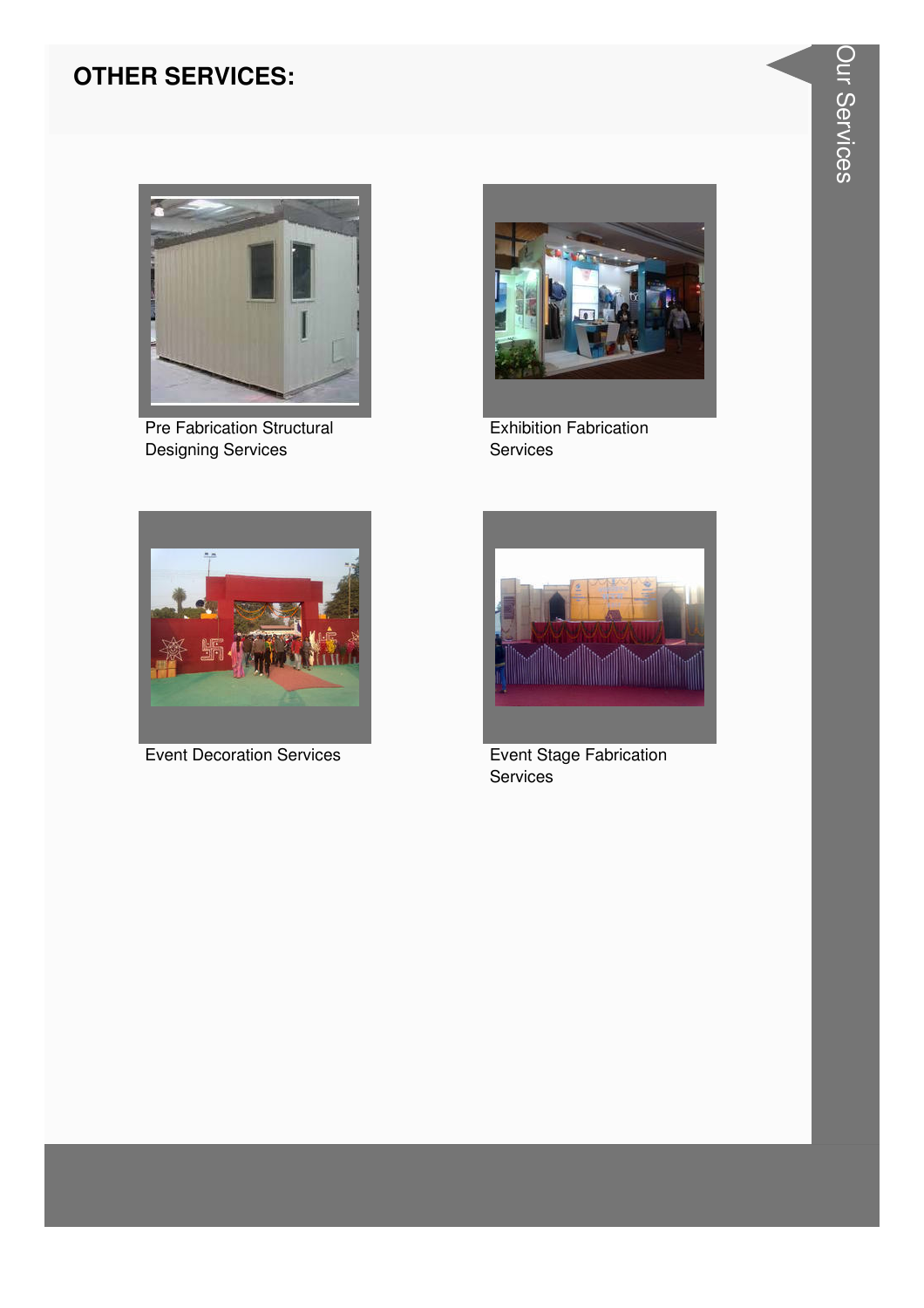#### **OTHER SERVICES:**



Corian Mandir



Corian Furniture



Signage And Branding Services



Courian washbasin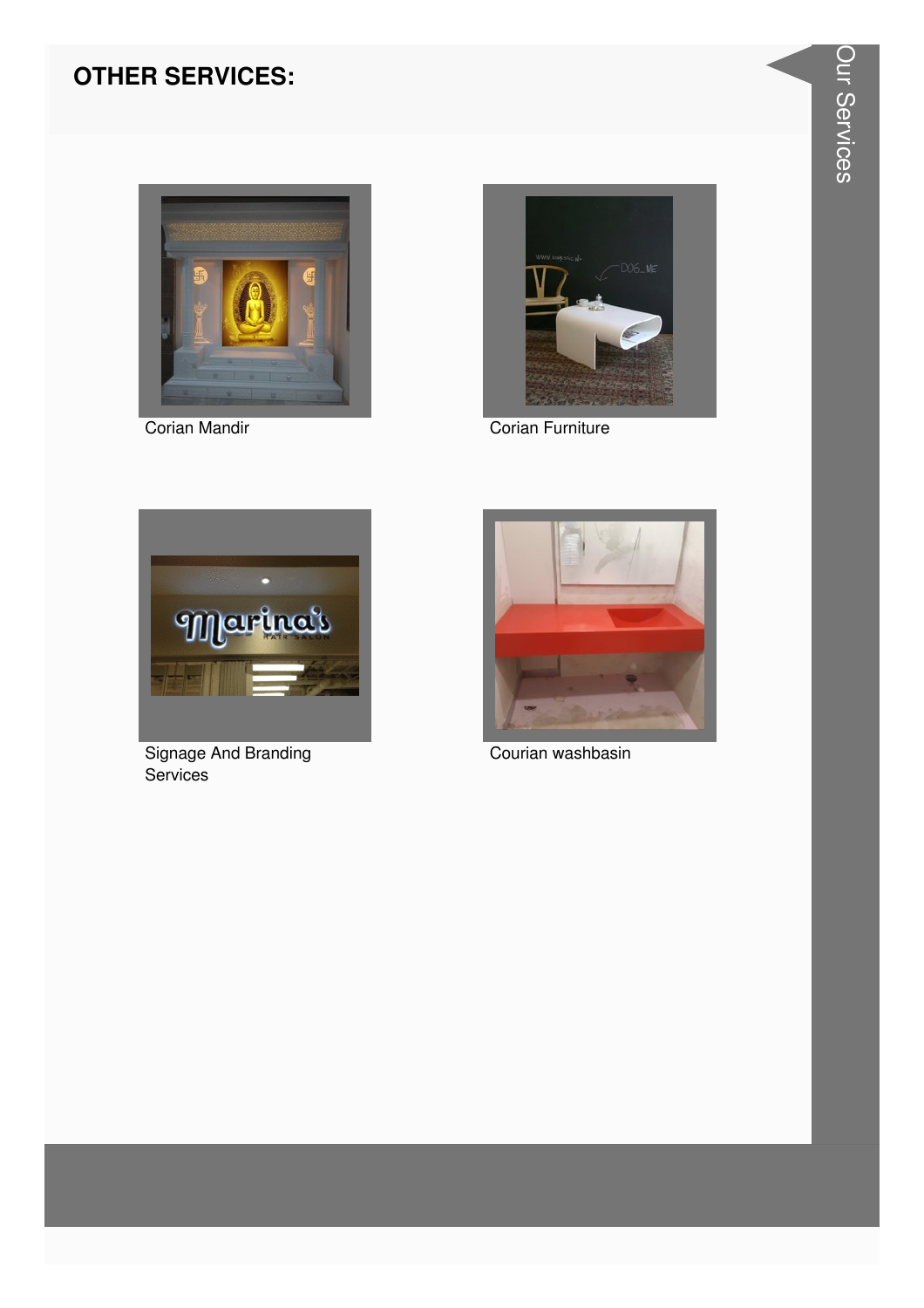## Factsheet

| Year of Establishment            | : 2014                          |
|----------------------------------|---------------------------------|
| <b>Nature of Business</b>        | : Exporter and Service Provider |
| <b>Total Number of Employees</b> | $\therefore$ Upto 10 People     |